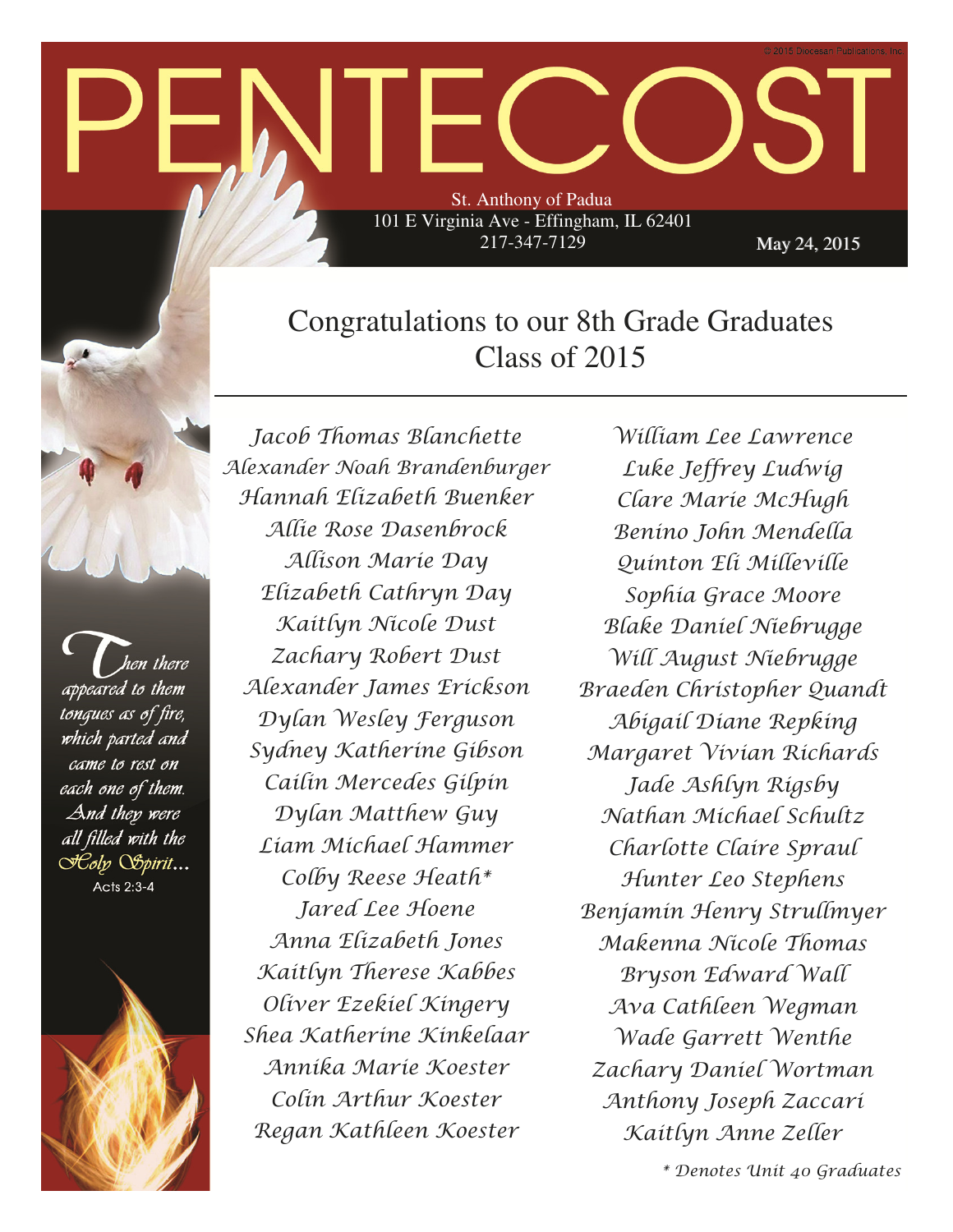# **Padre's point of view . . .**

This past year as Pastor and Superintendent of three Catholic schools, I have marveled at the gifts of Catholic education. Three valedictorians in the area stand out because of the gift of Catholic education. At St. Anthony High School, Madeline McDevitt gave an inspiring valedictorian speech in which she quoted Mother Teresa. One of the EHS valedictorians, Victoria Sims is a graduate of Sacred Heart Grade School. Altamont High School valedictorian, Maria Kuhns, is also a Sacred Heart Grade School graduate. These three are among the 743 students who have been blessed by Catholic education because of our continued love and sacrifice. It costs \$6,000 at Sacred Heart Grade School to educate one student. Tuition charged at Sacred Heart Grade School is \$2,895 for one student. At St. Anthony Grade School it cost \$5,425 to educate one student and at St. Anthony High School it cost \$7,830 to educate one student. At St. Anthony Grade School tuition for one student is \$2,979 and at St. Anthony High School tuition is \$3,870 for one student. We continue to contribute the difference to make Catholic education possible for our students. Thank you for making our faith the center of their school lives.

> Fr. Chris will be in the St. Anthony Church office on Tuesdays and Thursdays. He will be in the Sacred Heart Church office on Wednesdays and Fridays.

# **Pre-Cana Workshops**

- **Sacred Heart Parish on Saturday, September 19** please register at www.dio.org. Any questions, please call Darlene at 347-7177
- **St. Aloysius Parish** on Sunday, November 8 Call 925- 5579

**Vacation Bible School:** Please mark your calendars as this year's VBS program is scheduled for July 7-9, from 8:00am until noon each day. It will be held at Sacred Heart School. Children age 4 to those entering 5th grade are invited to participate. We have fun, learn songs, make crafts, and most importantly, learn about Jesus! Registration forms are available in the back of church and sent home with grade school and PSR students. We are still needing volunteers to help in the classrooms during VBS. High school and college students and adults are invited to volunteer. This program takes many hands, so please contact Dr. Clasby at 347-7177 if you're interested in learning more about being a volunteer.

**Please pray** for Restoration of Religious Liberty, those who are ill, those in hospitals and nursing homes, those



recovering from surgery, and all those serving our country. Also, Steven A Bierman, Brenda Braunecker, Jessica Clayton, Mary Conder, Doris

Dasenbrock, Betty Esker, Anita Fuesting, Mary Harris, Eric Hartke, Richard Hochdaffer, Jason Hooper, Jeaneane Jenne, Mark Jirak, Ted Keller, Mrs. Don McDevitt, Bill Mette, Larry Mulcrone, Floyd Pagel, Michael Poterucha, Ron Shoffstall, Dan Smith, Sr. Carolyn Sur, Nicole Szymonik, Charlie Vansaghi, Gruen VonBehrens.



*Wedding Banns Amy Pulley & Kasey Minor*  May 30, 2015 (III) *Rachel Webb & Joel Brown*  June 13, 2015 (I)

**Baby Bottle Project** began on Mother's Day. Baby bottles will be available at each entrance in church. Toss your loose change into the baby bottle to help support the services provided by the Family Life Center.



**Please save the date:**  August  $8^{th}$  &  $9^{th}$ for our annual St. Anthony Parish Picnic

**Attention . . . In the event of a death, accident or other life emergencies, while offices are closed, please contact (217) 703-1042.** 



The Parish Office is closed Monday, May  $25^{\text{th}}$ .

**St. Anthony High School**  Chapel Mass Thursday 7:00 a.m. (Except the 3rd Thursday of every month) (Subject to Change. Check with SAHS) **Sacred Heart Mass Times**  Monday - Friday 7:15 a.m. Saturday 4:00 p.m. Sunday 8:30a.m. & 10:30 a.m., 5:30 p.m. Spanish Mass Sunday 7:00 p.m. **St. Mary's Mass Times**  Saturday 5:30 p.m. Sunday 8:30 a.m.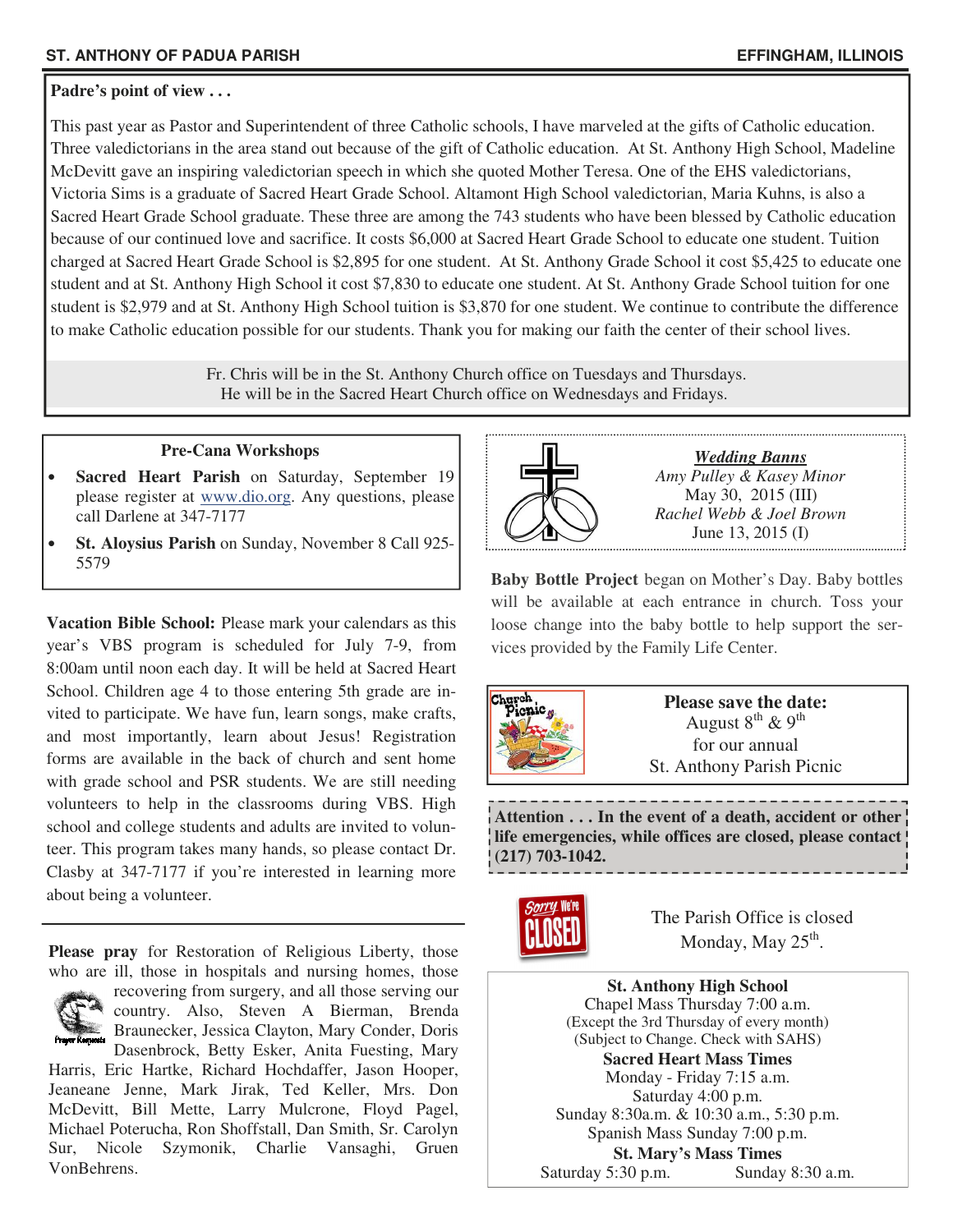| <b>Mass Intentions</b>                       |                                                         |  |  |  |
|----------------------------------------------|---------------------------------------------------------|--|--|--|
| <b>Monday, May 25:</b>                       |                                                         |  |  |  |
|                                              | 9:00 a.m. Mass at Cemetery: Parishioners of St. Anthony |  |  |  |
| Tuesday, May 26:                             |                                                         |  |  |  |
| 6:30 a.m. Mass: Connor Scarlavai             |                                                         |  |  |  |
| 8:30 a.m. Mass:                              | 59th Wedding Anniversary of Charles                     |  |  |  |
|                                              | and Janice Vansaghi                                     |  |  |  |
| <b>Wednesday, May 27:</b>                    |                                                         |  |  |  |
| 6:30 a.m. Mass: Esther Poterucha             |                                                         |  |  |  |
| 8:30 a.m. Mass:                              | Nick Dust; Rueben Bushue; Mary                          |  |  |  |
|                                              | Conder; Maurice & Margaret Imming                       |  |  |  |
|                                              | Family; Martha Having                                   |  |  |  |
| Thursday, May 28:                            |                                                         |  |  |  |
| 6:30 a.m. Mass:                              | Edwin & Mary T Fehrenbacher Family                      |  |  |  |
| 8:30 a.m. Mass:                              | <b>Ruth Boos</b>                                        |  |  |  |
| Friday, May 29:                              |                                                         |  |  |  |
| $6:30$ a.m. Mass:                            | Lucas Schuette; Mary & Clarence                         |  |  |  |
|                                              | Willenborg Family                                       |  |  |  |
| 8:30 a.m Mass:                               | Ray Luchtefeld                                          |  |  |  |
| Saturday, May 30:                            |                                                         |  |  |  |
| $4:30$ p.m.                                  | Ron Schmidt                                             |  |  |  |
| <b>Sunday, May 31:</b>                       |                                                         |  |  |  |
|                                              | 7:30 a.m. Mass: John & Eileen Steppe                    |  |  |  |
|                                              | 9:15 a.m. Mass: Herman & Stella Mette                   |  |  |  |
| 11:00 a.m. Mass: Parishioners of St. Anthony |                                                         |  |  |  |
|                                              |                                                         |  |  |  |

# **Corpus Christi Walk, Sunday, June 7th**

Join the parishioners of Shumway, Sacred Heart, and St. Anthony as we journey through the streets of Effingham to celebrate the Feast of Corpus Christi. Following the 11:00am Mass at St. Anthony Sunday, June 7, the procession includes four stops before ending at Sacred Heart Parish for Benediction and a FREE lunch & fellowship. Free shuttle transportation will be provided. Pews at the 11:00am St. Anthony Mass will be reserved for First Communicants and their families. Mark your calendar now!

"Mass of Thanksgiving" on Wednesday, June 10, at 7:00pm, at Sacred Heart Church with a reception following at the Sacred Heart Parish Center. He was ordained a priest on Saturday, May 23, at the Cathedral in Springfield with several parishioners in attendance. Reverend Martin Smith, newly ordained, is appointed Parochial Vicar of the Cathedral of the Immaculate Conception, Springfield, and Chaplain of Sacred Heart-Griffin High School, Springfield, effective July 1, 2015. We are very fortunate to have him join us the week of June 8-12, assisting at the parishes and working with Totus Tuus. Fr. Smith served his internship in the Effingham area, and got to know many Sacred Heart, St. Anthony & St. Mary students and their families. Everyone is invited to the Mass on June 10, as we celebrate his recent ordination.

# **Calendar of Events**

| Sun 5/24     | 10:06 am Radio Mass on AM 1090 or FM 100.5 |
|--------------|--------------------------------------------|
|              | 10:00am - 11:00am Scrip Store Open         |
| Mon $5/25$   | Parish Office Closed                       |
| Tues 5/26    | 7:00pm - Grief Support Meeting             |
| Wed 5/27     | 9:00am - 2:00 pm Scrip Store Open          |
|              | 7:00pm - Parish Council Meeting            |
| Thurs $5/28$ | Noon - Bible Study with Fr. Chris          |
| Fri 5/29     | 10:00am - 2:00pm Scrip Store Open          |
| Sat 5/30     | 8:00 am - 10:00 am Scrip Store Open        |

**SAVE THE DATE:** Feast of St. Anthony is Saturday, June 13th. Join us for 4:30 pm Mass in church followed by an ice cream social after Mass outside the West entrance of church.

**ROSARY VIGIL** - every Tuesday- 12P -4P - Effingham Planned Parenthood- Did you know- All forms of emergency contraception have the potential to prevent a new life from implanting in the uterus. This is not a contraceptive effect, but abortive, resulting in the embryo's death. Please join us in praying for all those entering and working in this facility. Questions- call Peg Mihlbachler 217-844-2172

# **Pro-Life Corner**

# End-of-Life Issues: *Pain Management*

Modern medical care has become increasingly skillful in the area of pain relief. Our Church teaches that patients must be kept as free of pain as possible, so that they may die comfortably. This is part of our Christian obligation to be charitable and to love our neighbor. Even pain medications that may indirectly shorten a person's life are morally permissible, as long as the intent is to alleviate pain and not **Mass of Thanksgiving** - Rev. Martin Smith will celebrate a to hasten death. (catholicendoflife.org)



 **Protecting God's Children Workshop Sacred Heart Church, Effingham**  Wednesday, June 17, 2015 at 6:30 p.m. in the Parish Center. Call 347-7177 to register

**Grief Support Meeting** will be held at 7:00 pm, Tuesday, May 26 and every other Tuesday Grief Support<br>Group in the St Anthony Parish Center.

**The Diocesan Child Abuse Reporting and Investigation Number is 217-321-1115**.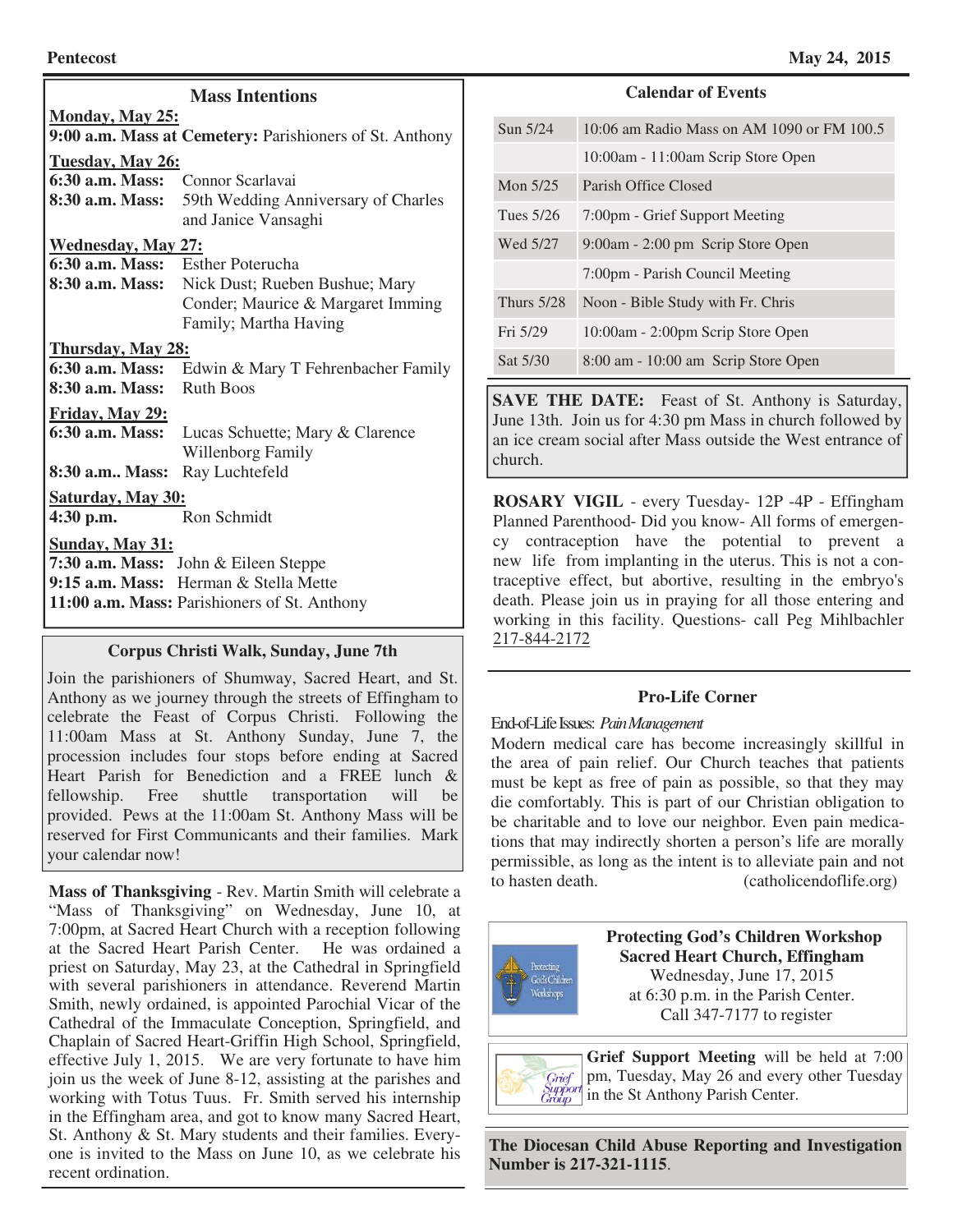# **The Financial Corner as of May 18, 2015**

|                             | May 16 & 17 | Month To<br><b>Date</b> | <b>May Goal</b> |
|-----------------------------|-------------|-------------------------|-----------------|
| <b>Offertory Envelopes</b>  | \$21,344    | \$66,815                |                 |
| Children's                  | \$0         | \$18                    |                 |
| Loose                       | \$1,123     | \$2,707                 |                 |
| Parish Improvement          | \$925       | \$1,325                 |                 |
| School Expense<br>Donations | \$470       | \$2,630                 |                 |
| <b>Total</b>                | \$23,862    | \$73,495                | \$122,678       |

| <b>Diocesan</b><br><b>Collections</b>  | <b>May</b> | <b>Month</b><br>16 & 17 To Date |
|----------------------------------------|------------|---------------------------------|
| Sister Parish in Haiti                 | \$231      | \$1,307                         |
| Catholic Times                         | \$0        | \$30                            |
| Catholic Charities                     | \$0        | \$100                           |
| Catholic Home Mission                  | \$0        | \$90                            |
| Cemetery                               | \$0        | \$20                            |
| Holy Land                              | \$0        | \$20                            |
| Seminarians                            | \$0        | \$25                            |
| <b>Catholic Communication Campaign</b> | \$213      | \$363                           |
| Pentacost (Retired Dio Priests)        | \$165      | \$315                           |

|                          | <b>Weekday Mass Servers</b>                                                     | <b>Church Cleaning for May</b> |                                                        |
|--------------------------|---------------------------------------------------------------------------------|--------------------------------|--------------------------------------------------------|
| Monday, May 25           | 6:30am High School                                                              |                                | Cleaning is done Saturday morning from 8:30-9:30.      |
|                          | 8:30am Josh Blanchette & Jacob Blanchette                                       |                                | If you are unable to clean, please call a replacement. |
| Tuesday, May 26          | 6:30am High School                                                              | Neely Goeckner                 | Paul/Mary Goeckner                                     |
|                          | 8:30am Adam & Alex Brandenburger                                                | <b>Sandy Goeckner</b>          | Thorin Goeckner                                        |
| <b>Wednesday, May 27</b> | 6:30am John Hartke & Jacob Johnson                                              | Travis Goeckner                | David/Jayne Goldstein                                  |
|                          | 8:30am Katie Kabbes & Elizabeth Kabbes                                          | Larry/Susan Goldstein          | David/Heather Gonzalez                                 |
| Thursday, May 28         | 6:30 am John Hartke & Jacob Johnson                                             | Rex/Janice Goodwin, Jr         | Timothy/Dianne Gray                                    |
|                          | 8:30 am Alayna Stephens & Alexis Stephnes                                       | Mary Jo Green                  | Matt/Marla Green                                       |
| Friday, May 29           | 6:30 am John Hartke & Jacob Johnson<br>8:30 am Bridget Sudkamp & Claire Sudkamp | Troy/Patty Greene              |                                                        |

|  | Liturgical Ministers for May 30 & May 31 |
|--|------------------------------------------|
|--|------------------------------------------|

| <b>Ministry</b>                       | Saturday - 4:30pm   | <b>Sunday - 7:30am</b> | <b>Sunday - 9:15am</b> | <b>Sunday - 11:00am</b> |
|---------------------------------------|---------------------|------------------------|------------------------|-------------------------|
| <b>Presider</b>                       | Fr. Chris Brey      | Fr. Chris Brey         | Fr. Chris Brey         | Fr. Michal Rosa         |
|                                       | <b>Robert Mette</b> | Doug McDevitt          | Ken Vogt               | Norma Fisher            |
| <b>Lectors</b>                        | Sandy Mihlbacher    | <b>Ben Chandler</b>    | Joe Sudkamp            | Tony Kemme              |
| <b>Eucharistic Ministers Mary Sur</b> | Karla Hodge         | Marge Pearcy           | <b>Steve Frisbie</b>   | Nancy Roley             |
|                                       | Pat Emmerich        | <b>Janet Kennedy</b>   | Sarah Geen             | Georgia Willenborg      |
|                                       | Jane Brummer        | <b>BJ</b> Kortte       | Coleen Gephart         | Connie Roewe            |
|                                       |                     | Kelly McDevitt         | Mandy Henning          | Kathleen Green          |
|                                       | Jamie Schuette      | Sue Bushur             | Richard Hochdaffer     | Sue Palmer              |
|                                       | Mary Beth Stuckey   | Richard Feldhake       | Brenda Jansen          | Sasha Althoff           |
|                                       | Joe Buscher         | Carlene Weber          | Jane Kabbes            | Kim Ashton              |
| <b>Servers</b>                        | Leah Griffith       | Maria Poston           | Allie Dasenbrock       | Ty Wiedman              |
|                                       | MaKenna Grubb       | Sophia Poston          | Claire Sudkamp         | Natalie Goeckner        |
|                                       | Abigail Will        |                        | <b>Bridget Sudkamp</b> | Nick Goeckner           |
|                                       |                     |                        |                        |                         |
| <b>Ushers</b>                         | <b>Ed Deters</b>    | Keith Willenborg       | Kent Schmidt           | <b>Bart Wiedman</b>     |
|                                       | Gene Fearday        | <b>EXTRA NEEDED</b>    | <b>Tod Pearcy</b>      | Nick Jansen             |

# **Mission Statement - Philippians 3:14**

Pressing on to the Goal of service to the Lord by stretching our intellect, confirming our values, and living our faith.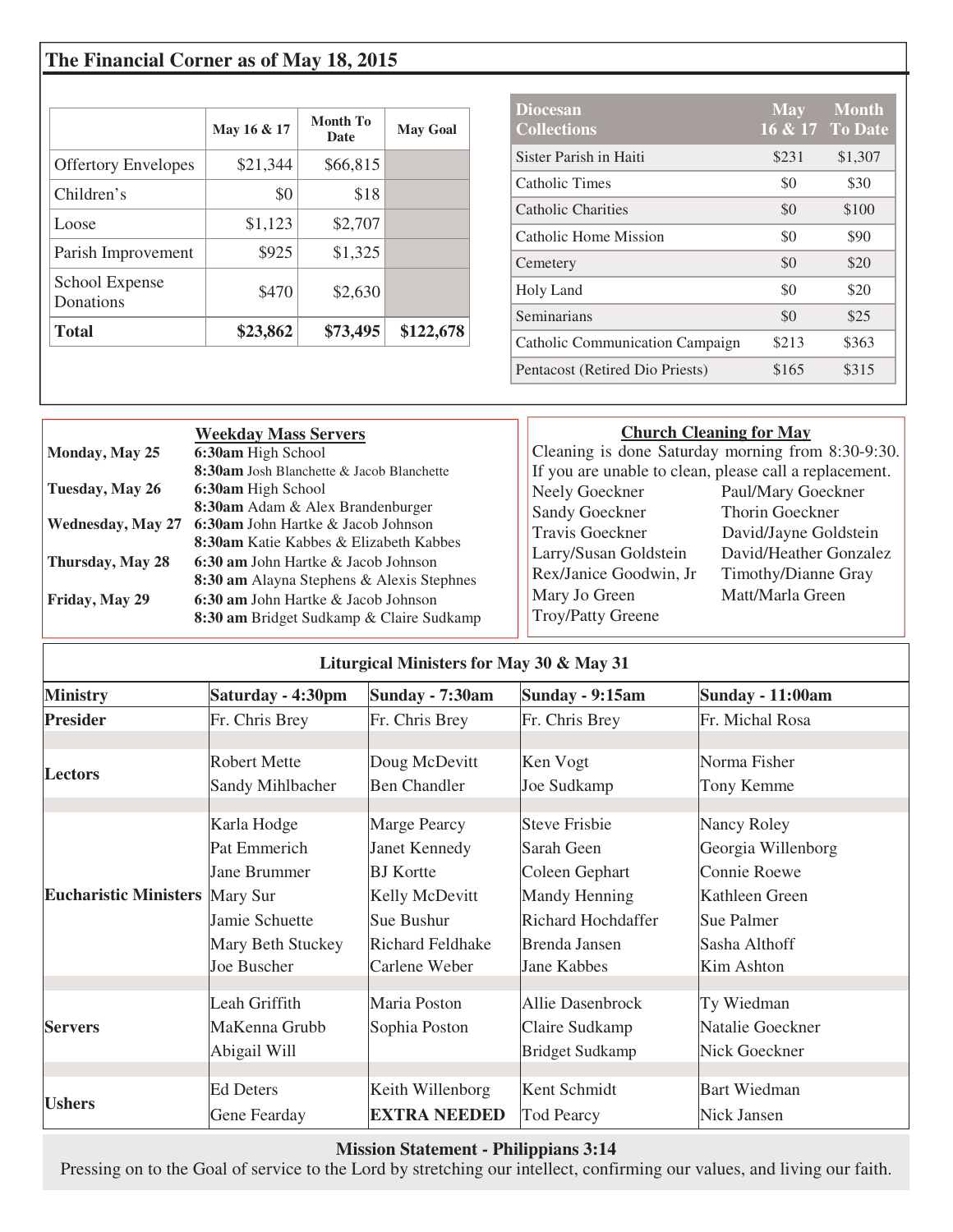**There is still room available** on the trip to see the Pope in Philadelphia September 25 – 28. If you are interested please call the Parish office at 217-347-7129.

**Picnic News**…We will have inflatables for the kids at the Picnic this year and we need a chairperson(s) for this fun stand! If you are interested in doing this, please call Christy Heuerman at 217-821-1796.

# **TOTUS TUUS**

Totus Tuus is a summer catechetical youth program that combines Catholic religious instruction and having FUN!!! A team of college-age students and seminarians are coming to St. Anthony Grade School the week of June 7- 12. TOTUS TUUS is Monday - Friday, June 8-12, 9:00 AM - 2:30 PM for school children going into grades 1-6. The day includes catechetical instruction on our theme – the Apostles Creed, and will involve daily Mass, Reconciliation, and other fun activities. For junior and senior high school youth, TOTUS TUUS is Sunday-Thursday, June 7- 11, 7:00 PM - 9:00 PM with more in-depth discussions on our theme. All are invited to a potluck dinner on Wednesday at 6:00 PM. Registration is \$10 per student or \$20 per family. Registration forms are available in the foyer of the Church. To register or if you have questions, please contact Craig Brummer at cbrummer@stanthony.com.

# **Lady Bulldog Basketball Camp**

PURPOSE:The Purpose of the Lady Bulldog Basketball Camp is to teach and develop basketball skills. We want to introduce the great game of basketball to these girls so they can find enjoyment and success as they continue to play the game in the future. The daily program will consist of teaching fundamental skills, playing games, and individual skill competition. LOCATION:Enlow Center at St. Anthony High School June  $8^{th}$  -  $11^{th}$ , 2015 is for Grades  $1 - 4$  $(10:00 - 12:00 \text{ P.M.})$  and Grades  $5 - 8 (1:00 - 4:00 \text{ P.M.})$ . On June  $12^{th}$ , 2015 Grades  $1 - 8$  (1:00-4:00 P.M.). REGIS-TRATION can be done through the application in the paper or email me at bwiedman@stanthony.com. Please make checks payable to Bart Wiedman. The completed application can be mailed along with the deposit or full tuition to: Bart Wiedman 105 Santa Fe St. Effingham, IL 62401 or St. Anthony High School (342-6969). REGISTRATION DEADLINE IS June 5, 2015



Jennifer Fulwiler is a popular writer and speaker from Austin, Texas, and frequently appears on Catholic radio and EWTN. In this eye-opening presentation, she explains how her original support for abortion was based on love (and lies). Through sound log-

ic and scientific proof, Jennifer chronicles how she came to accept the truth about abortion.



 *Military Family Members of St. Anthony Parish* 

 *SSG E6 Timothy Bill, Army National Guard, husband of Sarah Bill* 

 *Lt Col Scott Gidcomb, Liaison Officer, son-in-law of Lenny & Gustie Unkraut* 

 *Joseph Goeckner, US Army Special Forces, son of Jeannie Patterson and Rick Goeckner* 

 *Col Greg Green, US Air Force, son of Dick & Sue Green* 

 *Lance Corporal Derek Koester, US Marine Corps, son of Dale & Kathy Koester* 

 *Airman 1st Class, Justin McDonald, grandson of Cathy & Ken Polarek* 

 *Chief Petty Officer Jason Mette, grandson of Charlie & Jan Vansaghi* 

 *Col Select Marc Sands, US Air Force, husband of Amy (Kruger) Sands (Gary & Marcie Kruger)* 

 *Sgt. Justin Repking, US Army, 82nd Airborne, Grandson of Betty Boos* 

 *Corporal Johnathon D. Schuette, US Marine Corps, son of David & Jamie Schuette* 

 *Col Mike Shenk, 103 Fighter Squadron, son-in-law of John & Carol Gapsis* 

 *1st Lieutenant Scott Smith, US Army, son of Dr. Bruce & Donna Smith* 

 *Corporal Sean Thies, US Marine Corps, son of Larry & Cindy Thies* 

 *Staff Sgt. Aaron Weber, US Air Force, son of Roy & Kate Weber* 

 *Major Molly E Williams, MC, USA, wife of William Eder (Jim & Cindy Eder)* 

 *Sgt. Zachary E. Worman, US Army, son of Jerry & Ann Worman* 

 *Pvt. 1st Class, Lukas Niemerg, US Army, grandson of Shirley Heuerman* 

 *E-3 Michael Huelsing, Navy, grandson of Jeanie Huelsing* 

 *Lt. Douglas DeVuono*, *son-in-law of William & Ruth Nuxoll* 



**MEDIA CENTER**  Check out our new selection of DVDs!